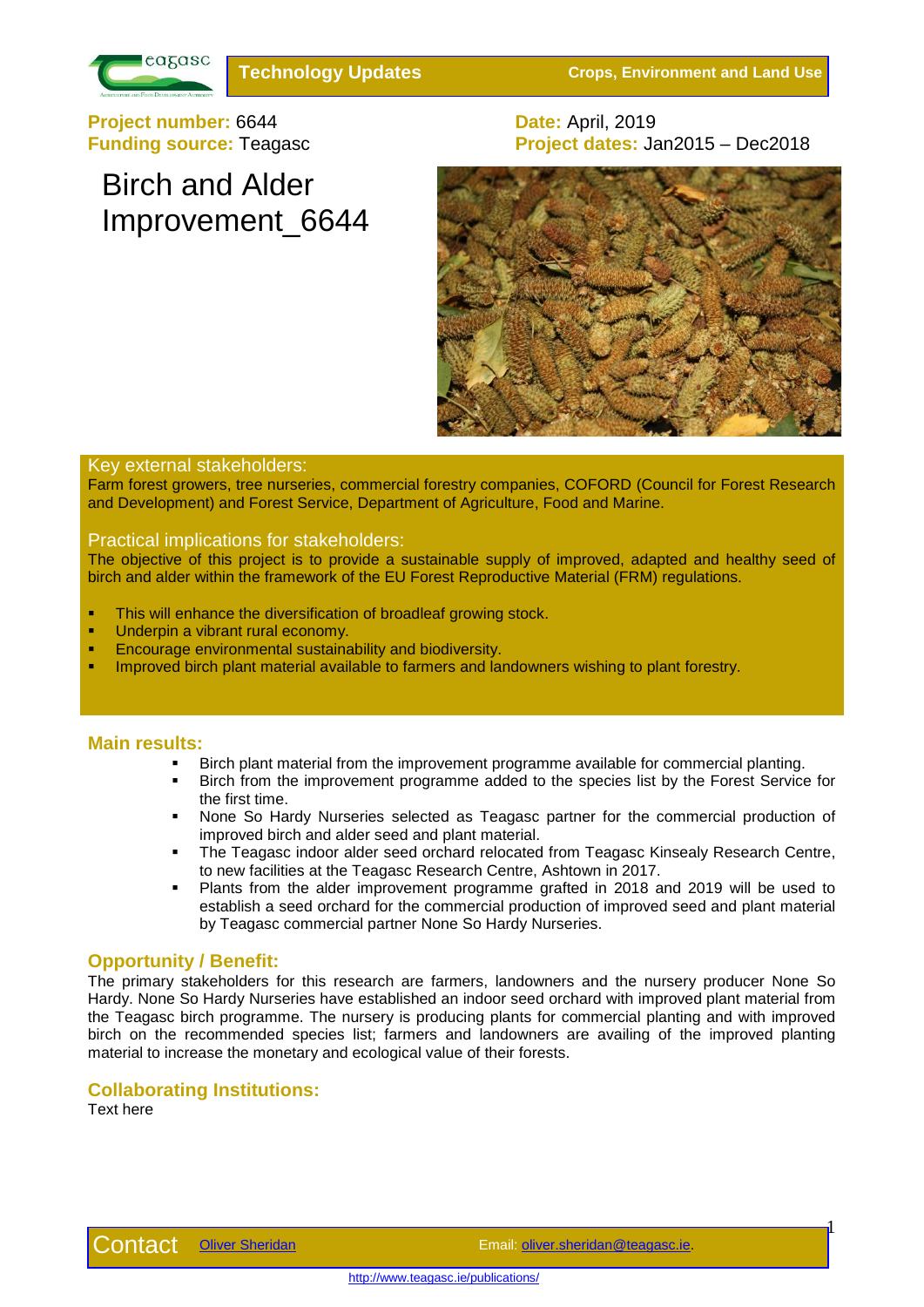

**Teagasc project team:** Mr. Oliver Sheridan

Dr. Nuala Ni Fhlatharta

## **External collaborators:**

#### **1. Project background:**

Two species of birch are native to Ireland i.e. downy birch (*Betula pubescens* Ehrh.) and silver birch (*Betula pendula* Roth). Until recently birch was not on the Forest Service recommended species list for afforestation grants. This was mainly due to poor stem quality of naturally regenerated birch and the poor survival and growth rates that have followed importation of seed from abroad. The development of birch as a commercial forestry tree species supports government policy to increase forestry area, increase the broadleaf component of forestry, use more native species and to increase the diversity in Irish forestry. The physiology of birch and alder means that they can be planted on land not suitable for other broadleaved species e.g. common oak (*Quercus robur* L.). The discovery of ash dieback (*Chalara fraxinea* caused by the fungus *Hymenoscyphus fraxineus*) on our native ash (*Fraxinus excelsior* L.) has resulted in a ban on ash planting and in turn has focused further emphasis on alternative native broadleaved species.

The birch project began with an initial study 'Pilot project for the genetic improvement of Irish Birch' (1998 – 2000). Further projects followed with a series of other COFORD funding. The improvement of common alder (*Alnus glutinosa* (L.) Gaertn), a species that is on the forest service schedule, was initiated in 2005 and was tied in with the birch improvement programme to take advantage of similarities in the techniques of tree breeding. Three provenance/progeny birch field trials were established in 2001 and three alder field trials established in 2008 – 2009. Arising from the birch 10 year assessments the best 100 trees were selected and scion material collected and grafted. Ninety clones grafted successfully and then used to establish an indoor clonal seed orchard which includes both downy and silver birch. The indoor seed orchard also housed 100 clones from alder plus-tree selections. In 2013 the indoor seed orchard was awarded qualified status by the Forest Service.

#### **2. Questions addressed by the project:**

- Do better quality provenances of birch (downy and silver) and alder exist in Ireland and can they be recommended as suitable seed collection areas?
- Can superior individuals of birch and alder be identified to be used as a base population for an improvement programme?
- Do the characters of growth and stem form display heritability for cyclical and concurrent selection and improvement?
- Can superior families of birch and alder be identified in progeny trials, indicating high value parent trees to retain in the breeding population?
- How do the selected clones respond to growing in a managed seed orchard and what is the annual seed yield?

#### **3. The experimental studies:**

The long term objective of this research programme is the genetic improvement of birch and alder tree germplasm for deployment in farm forestry. In 2015 the research was at a stage where there was downy birch and alder material suitable for commercialization. The downy birch material is based on selections within a progeny trial established with family seed lots from selected plus-trees (forward selection). The alder material is based on plus-tree selections. In 2015 None so Hardy Nurseries were selected as a commercial partner to commercialize seed and plant production of birch and alder from the Teagasc improvement programme.

#### **4. Main results:**

- None So Hardy Nurseries established a qualified indoor birch seed orchard in a specially constructed polyhouse with plant material supplied to them under license from the Teagasc Improvement Programme.
- The commercial production of seed will lead to self-sufficiency in the supply of improved, adapted and healthy plant material.
- Improved birch plant material was available for commercial planting from None So Hardy Nurseries for planting season 2016/2017.

 $\boldsymbol{\mathcal{P}}$